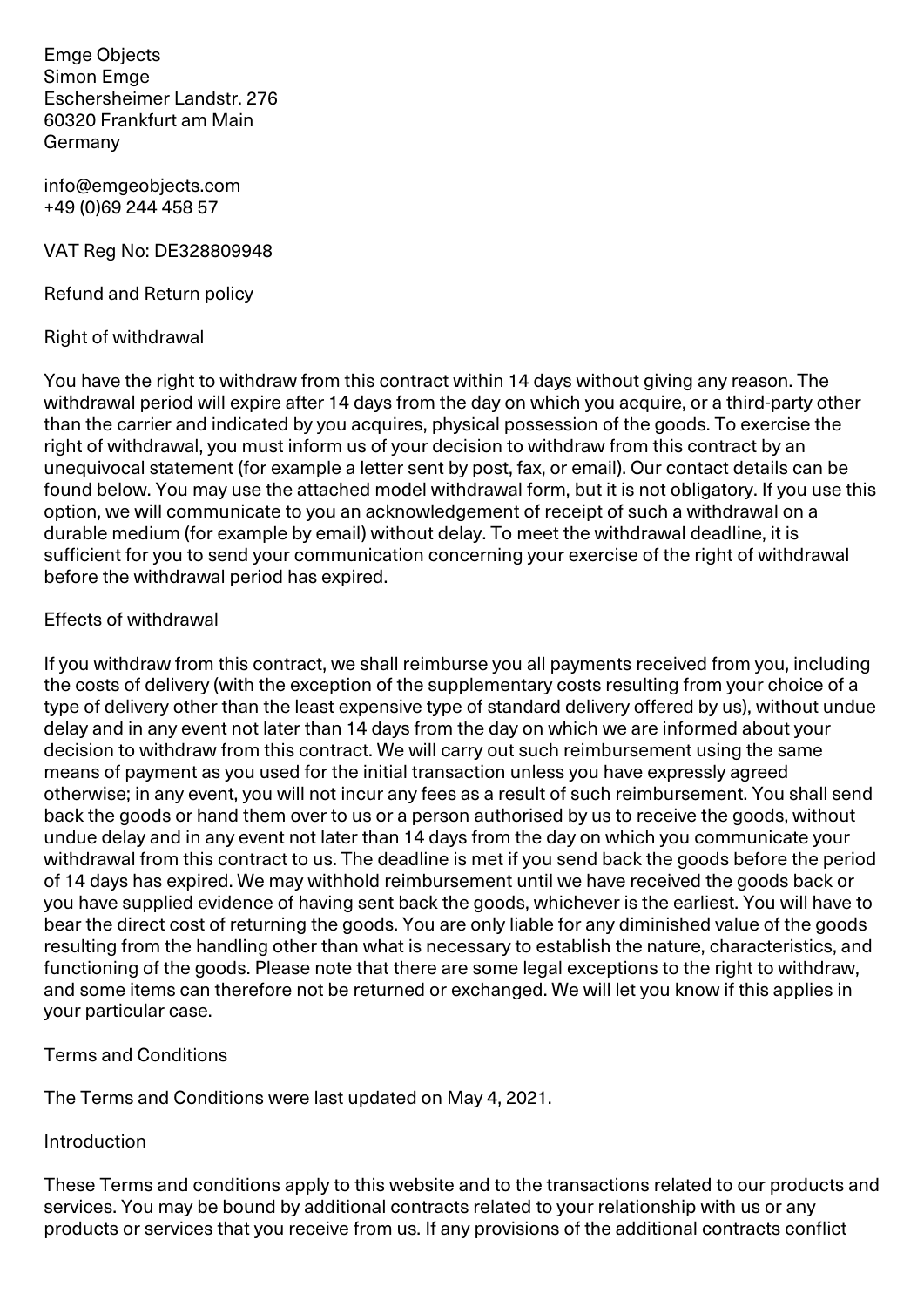with any provisions of these Terms, the provisions of these additional contracts will control and prevail.

# Binding

By registering with, accessing, or otherwise using this website, you hereby agree to be bound by these Terms and conditions set forth below. The mere use of this website implies the knowledge and acceptance of these Terms and conditions. In some particular cases, we can also ask you to explicitly agree.

# Electronic communication

By using this website or communicating with us by electronic means, you agree and acknowledge that we may communicate with you electronically on our website or by sending an email to you, and you agree that all agreements, notices, disclosures, and other communications that we provide to you electronically satisfy any legal requirement, including but not limited to the requirement that such communications should be in writing.

### Intellectual property

We or our licensors own and control all of the copyright and other intellectual property rights in the website and the data, information, and other resources displayed by or accessible within the website.

# All the rights are reserved

Unless specific content dictates otherwise, you are not granted a license or any other right under Copyright, Trademark, Patent, or other Intellectual Property Rights. This means that you will not use, copy, reproduce, perform, display, distribute, embed into any electronic medium, alter, reverse engineer, decompile, transfer, download, transmit, monetize, sell, market, or commercialize any resources on this website in any form, without our prior written permission, except and only insofar as otherwise stipulated in regulations of mandatory law (such as the right to quote).

### **Newsletter**

Notwithstanding the foregoing, you may forward our newsletter in the electronic form to others who may be interested in visiting our website.

### Third-party property

Our website may include hyperlinks or other references to other party's websites. We do not monitor or review the content of other party's websites which are linked to from this website. Products or services offered by other websites shall be subject to the applicable Terms and Conditions of those third parties. Opinions expressed or material appearing on those websites are not necessarily shared or endorsed by us. We will not be responsible for any privacy practices or content of these sites. You bear all risks associated with the use of these websites and any related third-party services. We will not accept any responsibility for any loss or damage in whatever manner, however caused, resulting from your disclosure to third parties of personal information.

### Responsible use

By visiting our website, you agree to use it only for the purposes intended and as permitted by these Terms, any additional contracts with us, and applicable laws, regulations, and generally accepted online practices and industry guidelines. You must not use our website or services to use, publish or distribute any material which consists of (or is linked to) malicious computer software; use data collected from our website for any direct marketing activity, or conduct any systematic or automated data collection activities on or in relation to our website. Engaging in any activity that causes, or may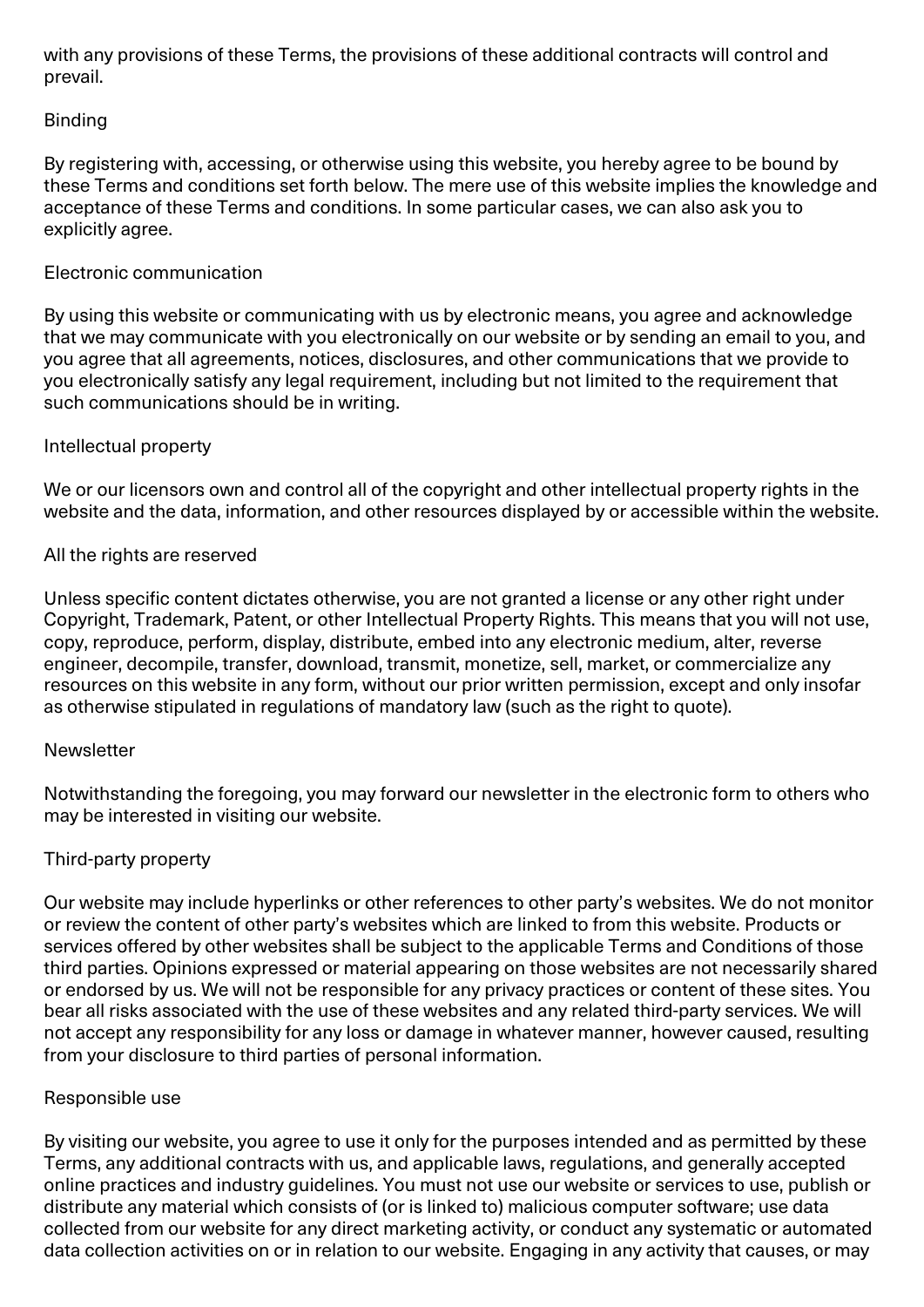cause, damage to the website or that interferes with the performance, availability, or accessibility of the website is strictly prohibited.

# Termination of use

We may, in our sole discretion, at any time modify or discontinue access to, temporarily or permanently, the website or any Service thereon. You agree that we will not be liable to you or any third party for any such modification, suspension or discontinuance of your access to, or use of, the website or any content that you may have shared on the website. You will not be entitled to any compensation or other payment, even if certain features, settings, and/or any Content you have contributed or have come to rely on, are permanently lost. You must not circumvent or bypass, or attempt to circumvent or bypass, any access restriction measures on our website.

# Warranties and liability

Nothing in this section will limit or exclude any warranty implied by law that it would be unlawful to limit or to exclude. This website and all content on the website are provided on an "as is" and "as available" basis and may include inaccuracies or typographical errors. We expressly disclaim all warranties of any kind, whether express or implied, as to the availability, accuracy, or completeness of the Content. We make no warranty that:

a) this website or our products or services will meet your requirements;

b) this website will be available on an uninterrupted, timely, secure, or error-free basis;

c) the quality of any product or service purchased or obtained by you through this website will meet your expectations.

Nothing on this website constitutes or is meant to constitute, legal, financial or medical advice of any kind. If you require advice you should consult an appropriate professional. The following provisions of this section will apply to the maximum extent permitted by applicable law and will not limit or exclude our liability in respect of any matter which it would be unlawful or illegal for us to limit or to exclude our liability. In no event will we be liable for any direct or indirect damages (including any damages for loss of profits or revenue, loss or corruption of data, software or database, or loss of or harm to property or data) incurred by you or any third party, arising from your access to, or use of, our website. Except to the extent any additional contract expressly states otherwise, our maximum liability to you for all damages arising out of or related to the website or any products and services marketed or sold through the website, regardless of the form of legal action that imposes liability (whether in contract, equity, negligence, intended conduct, tort or otherwise) will be limited to the total price that you paid to us to purchase such products or services or use the website. Such limit will apply in the aggregate to all of your claims, actions and causes of action of every kind and nature.

### **Privacy**

To access our website and/or services, you may be required to provide certain information about yourself as part of the registration process. You agree that any information you provide will always be accurate, correct, and up to date. We take your personal data seriously and are committed to protecting your privacy. We will not use your email address for unsolicited mail. Any emails sent by us to you will only be in connection with the provision of agreed products or services.

### Accessibility

We are committed to making the content we provide accessible to individuals with disabilities. If you have a disability and are unable to access any portion of our website due to your disability, we ask you to give us a notice including a detailed description of the issue you encountered. If the issue is readily identifiable and resolvable in accordance with industry-standard information technology tools and techniques we will promptly resolve it.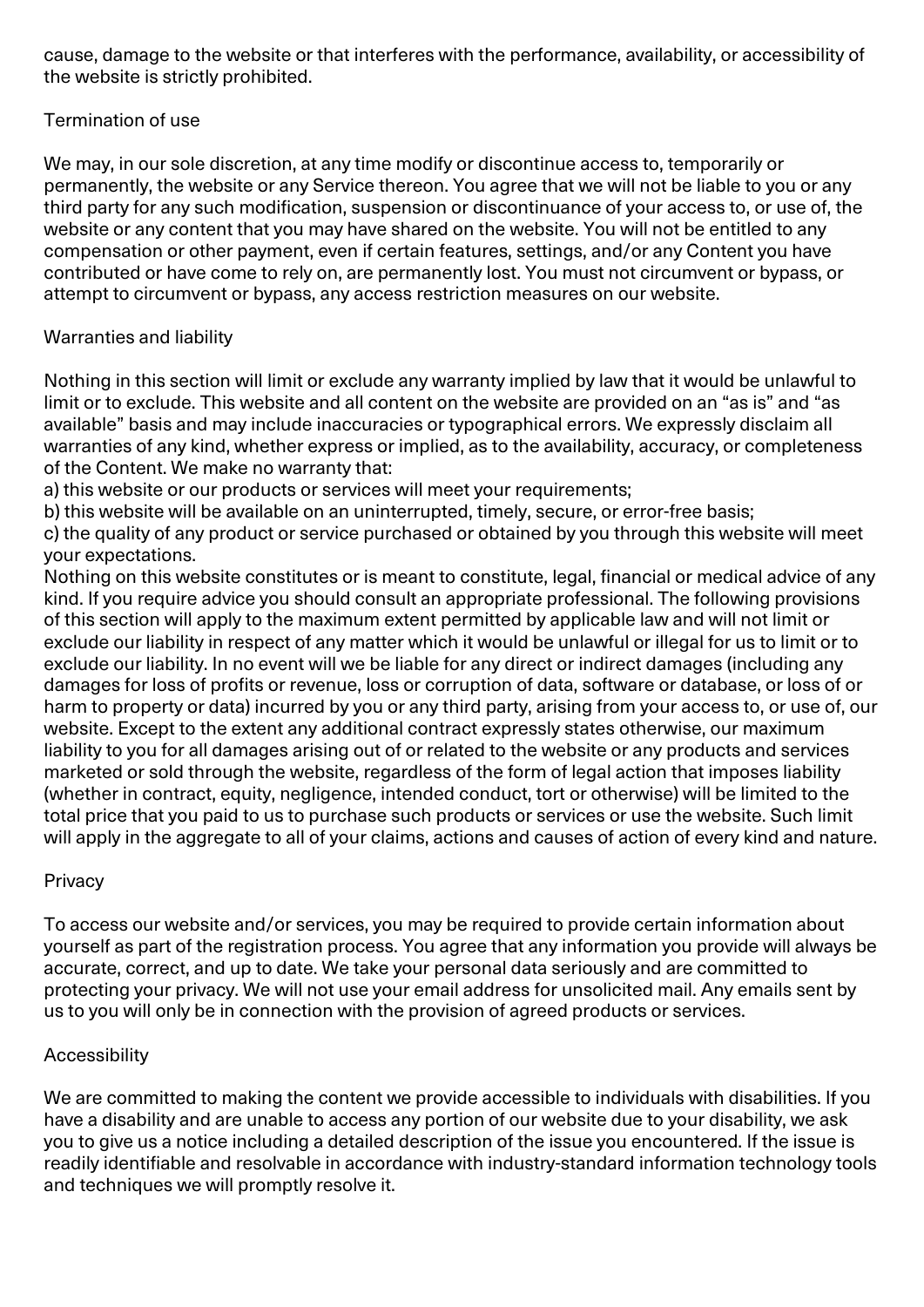#### Export restrictions/Legal compliance

Access to the website from territories or countries where the Content or purchase of the products or Services sold on the website is illegal is prohibited. You may not use this website in violation of export laws and regulations of Germany.

# Affiliate marketing

Through this Website we may engage in affiliate marketing whereby we receive a percentage of or a commission on the sale of services or products on or through this website. We may also accept sponsorships or other forms of advertising compensation from businesses. This disclosure is intended to comply with legal requirements on marketing and advertising which may apply, such as the US Federal Trade Commission Rules.

### Assignment

You may not assign, transfer or sub-contract any of your rights and/or obligations under these Terms and conditions, in whole or in part, to any third party without our prior written consent. Any purported assignment in violation of this Section will be null and void.

### Breaches of these Terms and conditions

Without prejudice to our other rights under these Terms and Conditions, if you breach these Terms and Conditions in any way, we may take such action as we deem appropriate to deal with the breach, including temporarily or permanently suspending your access to the website, contacting your internet service provider to request that they block your access to the website, and/or commence legal action against you.

### Force majeure

Except for obligations to pay money hereunder, no delay, failure or omission by either party to carry out or observe any of its obligations hereunder will be deemed to be a breach of these Terms and conditions if and for as long as such delay, failure or omission arises from any cause beyond the reasonable control of that party.

### Indemnification

You agree to indemnify, defend and hold us harmless, from and against any and all claims, liabilities, damages, losses and expenses, relating to your violation of these Terms and conditions, and applicable laws, including intellectual property rights and privacy rights. You will promptly reimburse us for our damages, losses, costs and expenses relating to or arising out of such claims.

### **Waiver**

Failure to enforce any of the provisions set out in these Terms and Conditions and any Agreement, or failure to exercise any option to terminate, shall not be construed as waiver of such provisions and shall not affect the validity of these Terms and Conditions or of any Agreement or any part thereof, or the right thereafter to enforce each and every provision.

### Language

These Terms and Conditions will be interpreted and construed exclusively in English. All notices and correspondence will be written exclusively in that language.